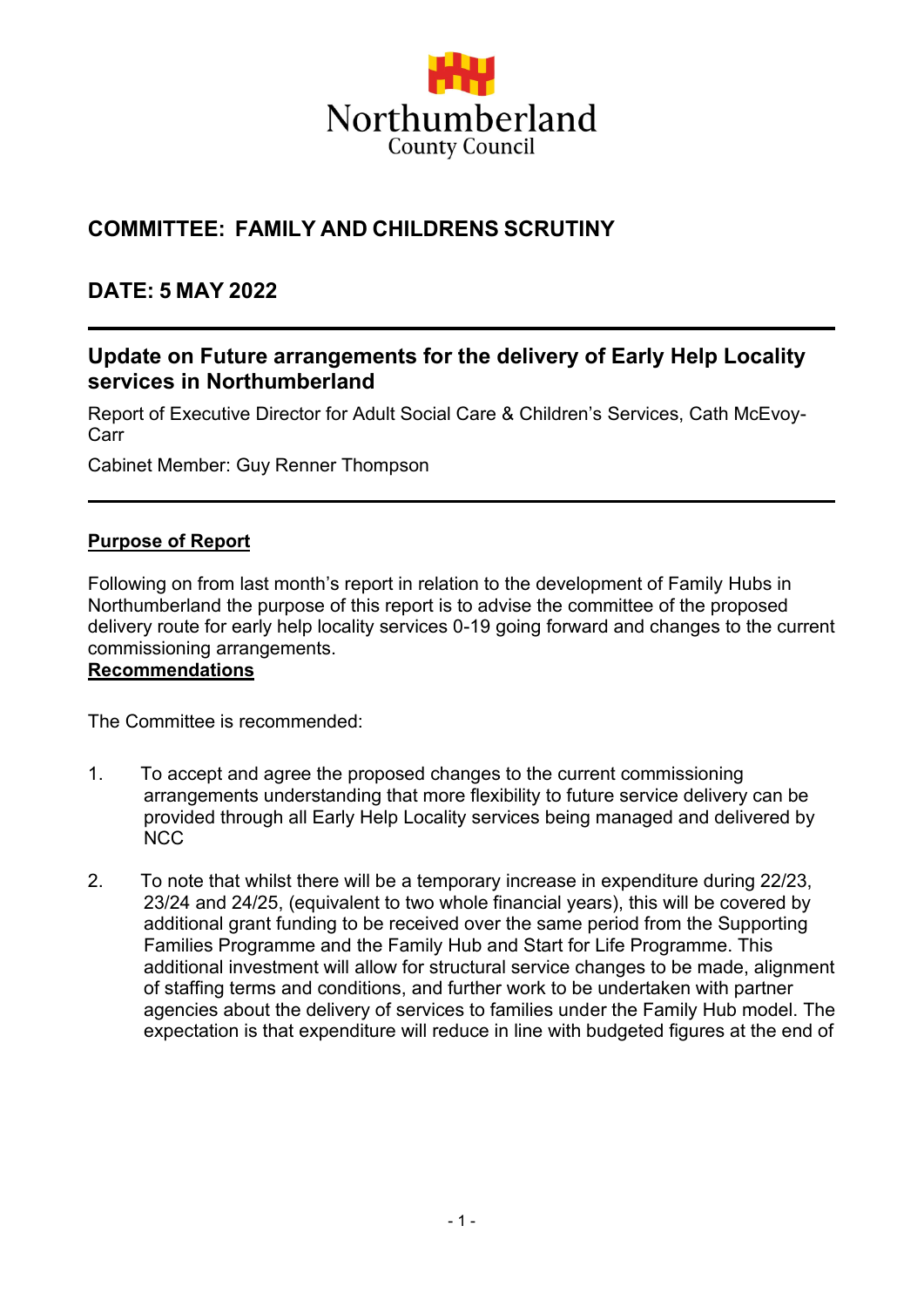this period and a further report on the financial implications will follow once they can be quantified.

#### **Link to Corporate Plan**

This report is relevant to the living, learning, connecting and enjoying priority included in the NCC Corporate Plan 2020-2021.

#### **Key Issues**

1. Northumberland has had a commissioning arrangement in place for the delivery of its locality based early help services since Sure Start was first introduced in the early 2000's. This was due to the requirement at the time that a VCS organisation was the lead partner in the development of the Sure Start partnerships. Northumberland partnered with Barnardos and Action for Children to develop partnerships in the early stages of the Sure Start developments.

2. Later developments across the county (then called children's centres) aimed at services for 0–5-year-olds were led by NCC and have continued to be so.

3. There have been a number of commissioning rounds completed over the last ten years resulting in the current arrangements whereby Barnardos and Action for Children are commissioned to manage and deliver early help services for 0–18-year-olds in the South East and Central localities alongside some staff from NCC but that overall management of these localities is overseen by an NCC employed early help locality manager. The current commissioning arrangement has been extended a number of times but is due to expire in September 2022.

4. The management arrangements agreed with Barnardos and Action for Children to cover this delivery model have been in place since 2017. As we move into the Family Hub model these arrangements and the commissioning model sitting beneath them does not allow for the flexibility needed to amend and change working practices as relationships with partner agencies develop.

5. As a result we are proposing to end the commissioning arrangements and to TUPE all relevant staff into the newly developed service structure in each locality based on current need and thinking about how we want to develop working arrangements in the Family Hub model.

6. This will allow ongoing flexibility across the county to align resources to need and not be tied into a specified contract amount for a number of years. It will reduce senior management and commissioning time in both procurement and monitoring of the contract.

7. All buildings within the two localities would revert to being managed and maintained by NCC allowing us to have total say over who co-locates there and how much is charged. Again this supports the developing Family Hub model. The only exception to this is Blyth West Children's Centre building which is owned by Barnardos.

8.To enable this to happen we estimate that there will be an initial additional cost as a result of the difference in staff salaries and pension costs for staff TUPE'd over to the local authority. We would envisage that over time this additional cost could be reduced as services begin to co deliver and align more but anticipate them being need across part of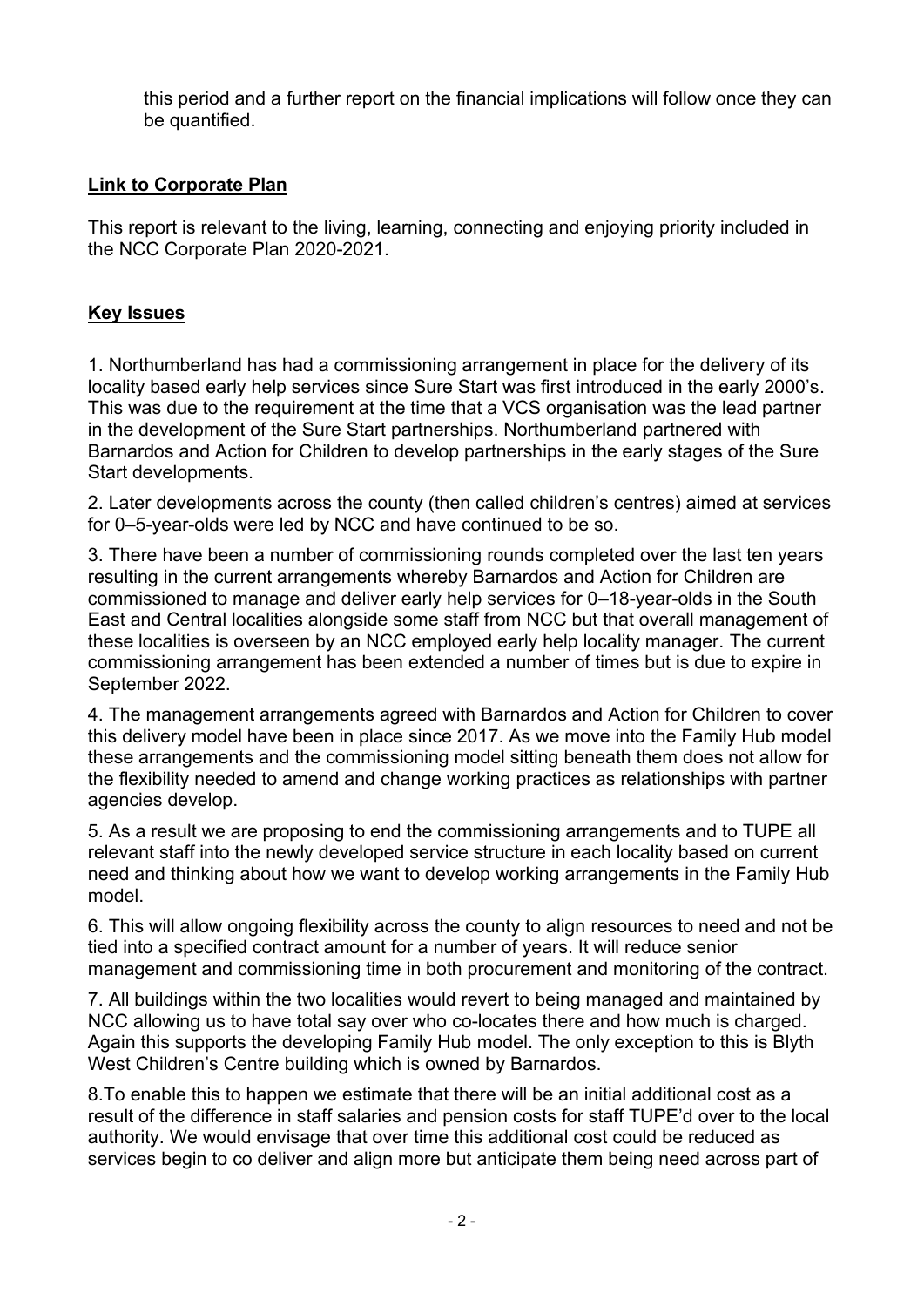the financial year 22/23, 23/24 and part of 24/25.Some of these costs will be offset with income received towards the running costs of buildings by partners agencies co-locating.

9. Funding from the Supporting Families grant has been identified to cover this additional cost as the development of Family Hubs aligns with the aims of the Supporting Families programme. In addition, Northumberland has been confirmed as one of seventy-five top tier authorities that will receive a share of £85 million over 3 years from government to support delivery of the Family Hub and Start for Life Programme. The exact funding allocation will be announced on the 26/4/22 and will be used to supplement funding available from Supporting Families.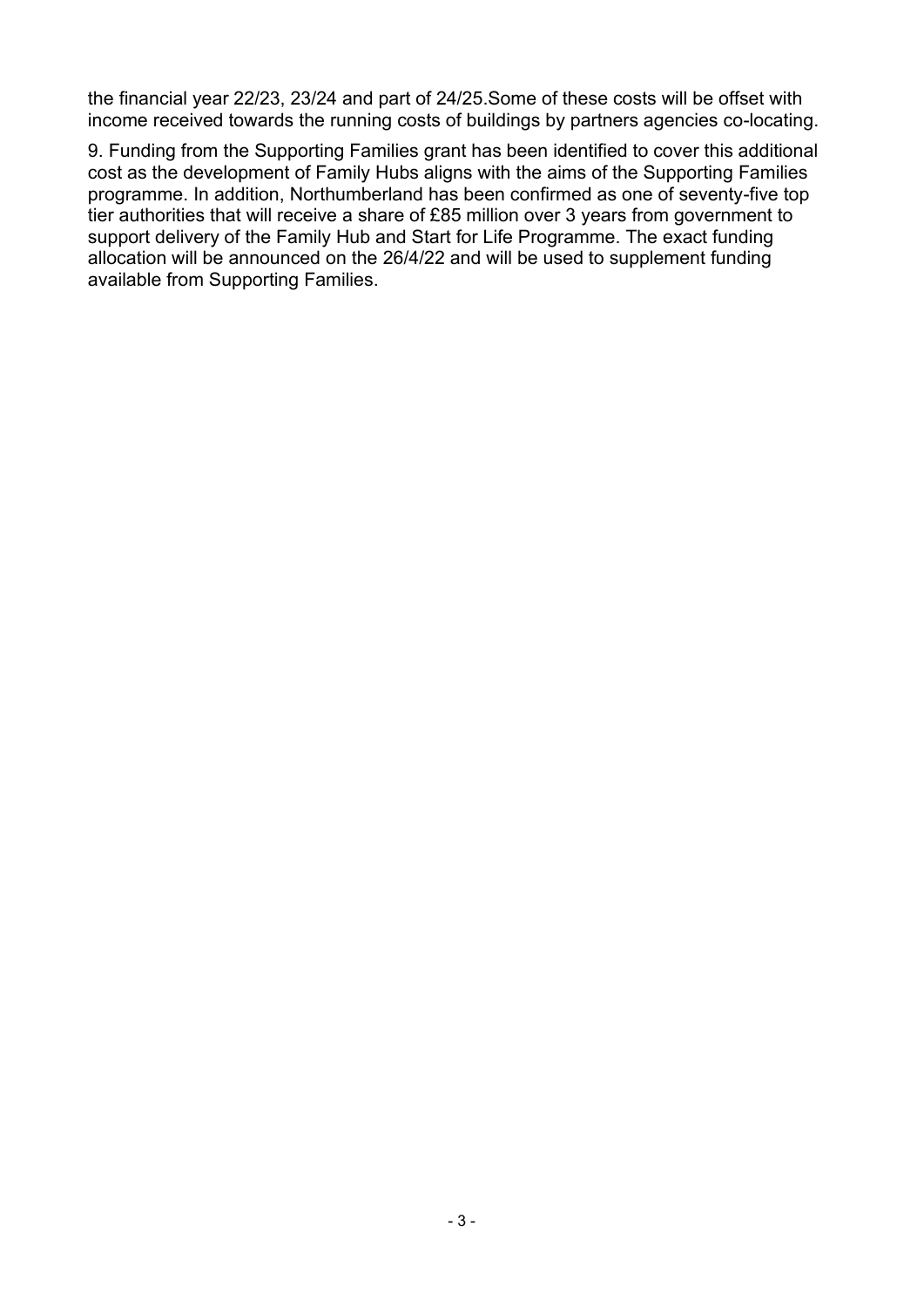### **Background**

Commissioning arrangements for the delivery of Sure Start services in Northumberland first began in the early 2000's when funding was made available to local authorities and their delivery partners to develop buildings and services for children aged 0-2 and their families in the most deprived areas of the county. One of the conditions of the funding being awarded was that the lead organisation was a voluntary organisation and NCC partnered with Barnardos and Action for Children.

Over subsequent years the Sure Start model evolved into that of Children's Centres with the aim being that by 2010 every area had a centre offering services for children aged 0-5 and their families. Within South East and Central Northumberland the management and delivery arrangements continued to reflect the partnership with Barnardos and Action for Children.

Across Northumberland further buildings and services were developed but in the main these were then managed and delivered by NCC.

From 2013 commissioning arrangements were put in place which meant that Barnardos delivered children's centre services for children 0-5 and their families including groups, running of buildings and family support in the South East locality, Action for Children delivered the same services in the Central locality and NCC managed and delivered these in the North and West localities.

This model worked effectively with all partners working together in a collaborative way. In 2017, as a result of development and transformation in the early help offer in Northumberland, a wider service for 0-18 aged children and their families was commissioned in South East and Central localities. Barnardos and Action for Children were again successful in this procurement although at this point the manager for each locality was TUPE'd into NCC and a clearer service structure put in place for all localities including those being commissioned.

The commissioning arrangements have been extended a number of times as a result of the uncertainties of the pandemic and are due to expire at the end of September 2022. Over the past five years the early help offer across the localities and arrangements with partners has developed and grown. This has now been reinforced through the national policy initiative in relation to Family Hubs following the publication of the 'Best Start in Life' report in 2021. Committee members heard how this was being rolled out in Northumberland in a report last month.

As a result of this we have a position where health colleagues are now collocated into children's centre buildings from a wider range of teams and new partnership arrangements are being forged to develop joint delivery pathways for services for families going forward. To allow this development to happen we need to be able to flex and adapt our service structures, job roles and locations of the staff so that we can respond to emerging needs and trends in localities.

Re commissioning the services would not allow us this flexibility as we would be tied into a commissioned arrangement which is fit for purpose now but may not be in the near future as arrangements are changing quickly. We would also run the risk of being tied to organisations who have particular service structures which they are required to fit with. This has been shown now as both commissioned services have moved away from the

original structure agreed in 2017 in part to fit with their organisational requirements. As a growing proportion of senior manager and commissioning time has been spent on servicing and supporting these commissioning arrangements this will allow for a resource saving to be dedicated to the wider partnership developments required for the Family Hubs.

As all of the current children's centre buildings bar one are owned by NCC and leased out to the relevant organisation these would just revert to being run and managed by NCC.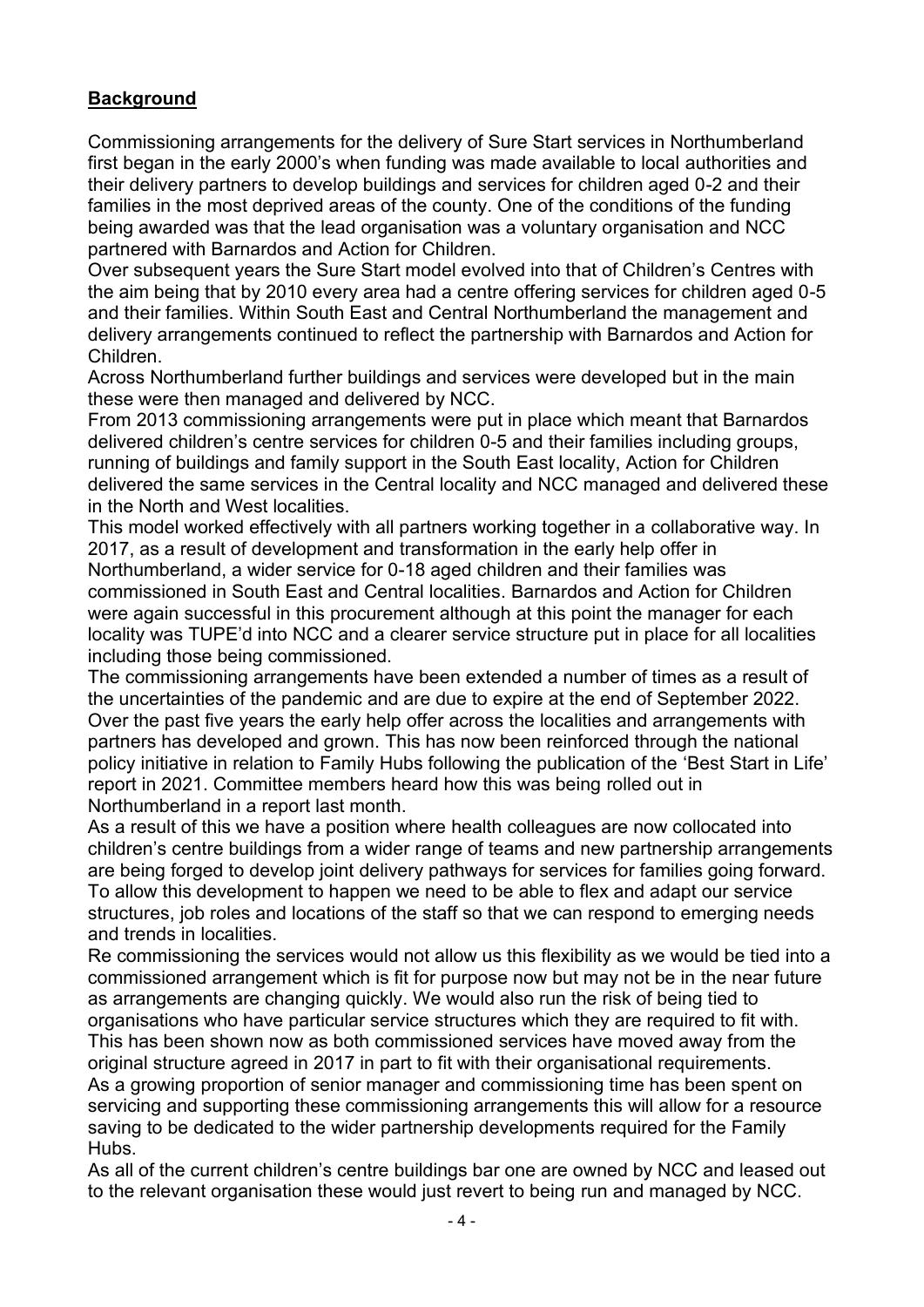Blyth West children's centre building is owned by Barnardos and discussions are ongoing about the use of this building going forward.

As there would be additional costs initially related to the changes in staff terms and conditions as they TUPE into NCC then additional expenditure will be incurred in the years 2022/23 (part), 23/24 and 24/25 (part) equating to two full financial years. This will be covered by additional grant funding to be received over the same period from the Supporting Families Programme and the Family Hub and Start for Life Programme. This temporary increase costs will be offset in part by income achieved through recouping running costs of buildings in which partner staff are based and overtime through the realigning of staff to meet demand and need.

We are proposing that the Supporting Families grant funding is utilised to cover the temporary increase in expenditure and supplemented by Family Hub and Start for Life Programme funding. The development of the family hubs aligns with the aims of both programmes and our recently allocated indicative amounts would allow this investment.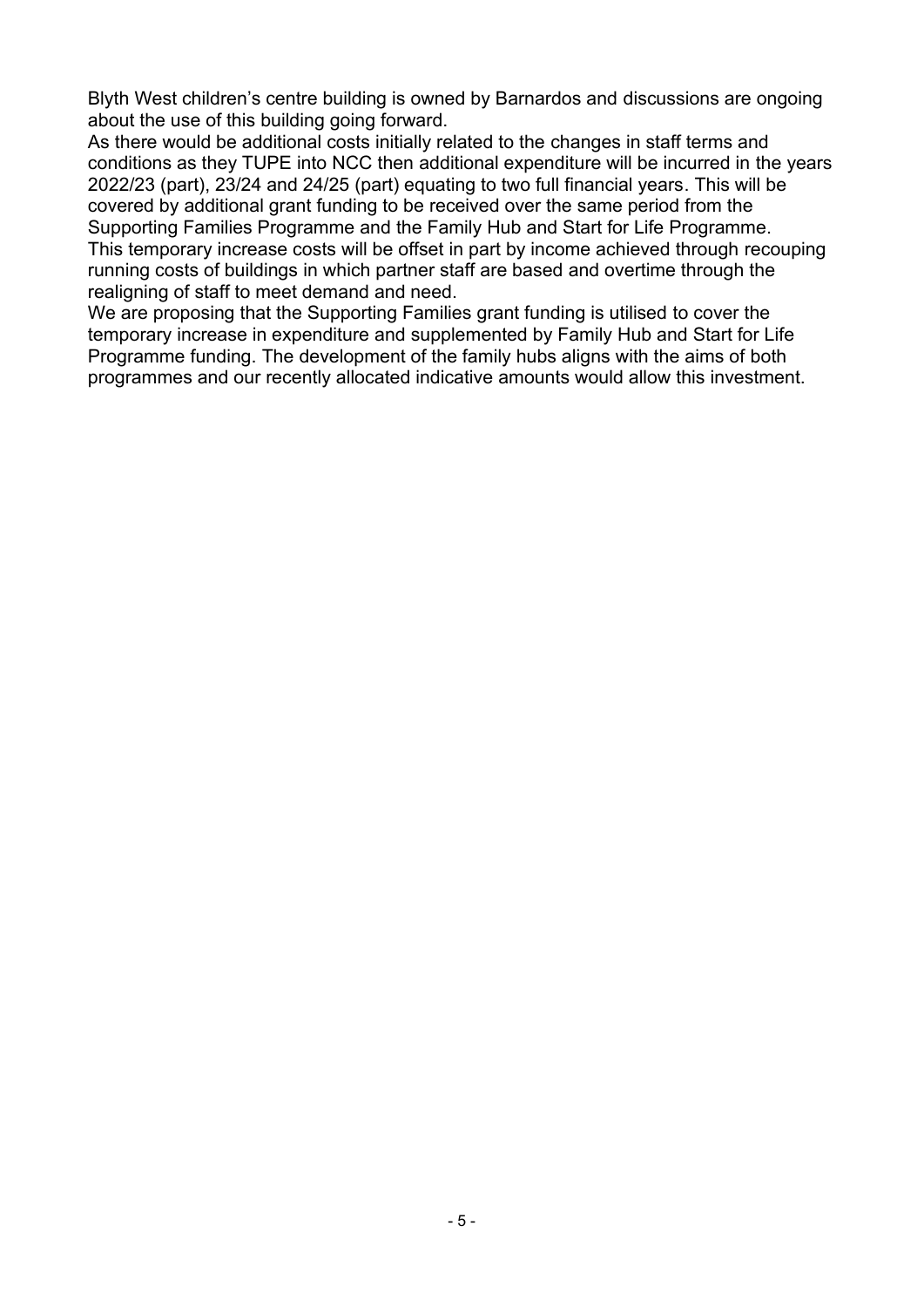# **Implications**

| <b>Policy</b>                                                                                        | This proposal allows NCC to respond flexibly to the current and<br>future national policy in relation to early help and prevention<br>services                                                                                                                                                                                    |
|------------------------------------------------------------------------------------------------------|-----------------------------------------------------------------------------------------------------------------------------------------------------------------------------------------------------------------------------------------------------------------------------------------------------------------------------------|
| <b>Finance and</b><br>value for<br>money                                                             | Although there are initial additional costs over time we think it<br>will show best value for the resource available through allowing<br>flexible use of the finance available across the county rather<br>than being tied into contracts for a number of years. The<br>additional costs are expected to be met by grant funding. |
| Legal                                                                                                | The current contracts and leasing arrangements would come to<br>an end.                                                                                                                                                                                                                                                           |
| <b>Procurement</b>                                                                                   | There would be a saving for procurement in a reduction in<br>commissioning and contract monitoring.                                                                                                                                                                                                                               |
| <b>Human</b><br><b>Resources</b>                                                                     | TUPE would apply to most of the current staff team employed by<br>the two organisations.                                                                                                                                                                                                                                          |
| <b>Property</b>                                                                                      | The children's centre buildings leased out would be managed by<br>NCC going forward in the two localities. There would need to be<br>discussions involving property services and Barnardos about the<br>use of Blyth West children's centre building                                                                              |
| <b>Equalities</b><br>(Impact<br>Assessment<br>attached)<br>Yes $\Box$<br>No <sub>1</sub><br>N/A<br>П | This would not impact on children and families negatively and in<br>fact would have a positive impact as we would have more<br>flexibility to respond to needs across the county as they emerge.                                                                                                                                  |
| <b>Risk</b><br>Assessment                                                                            | N/A                                                                                                                                                                                                                                                                                                                               |
| Crime &<br><b>Disorder</b>                                                                           | N/A                                                                                                                                                                                                                                                                                                                               |
| <b>Customer</b><br><b>Consideration</b>                                                              | We would undertake a communication strategy with families<br>living in the two localities to explain the changes and provide<br>opportunities for them to meet with managers.                                                                                                                                                     |
| Carbon<br>reduction                                                                                  | N/A                                                                                                                                                                                                                                                                                                                               |
| <b>Health and</b><br>Wellbeing                                                                       | This is part of the ongoing development of early help and<br>prevention services for children and families and is aligned to all<br>public health and NHS England agendas                                                                                                                                                         |
| <b>Wards</b>                                                                                         | Wards in SE and Central Northumberland                                                                                                                                                                                                                                                                                            |